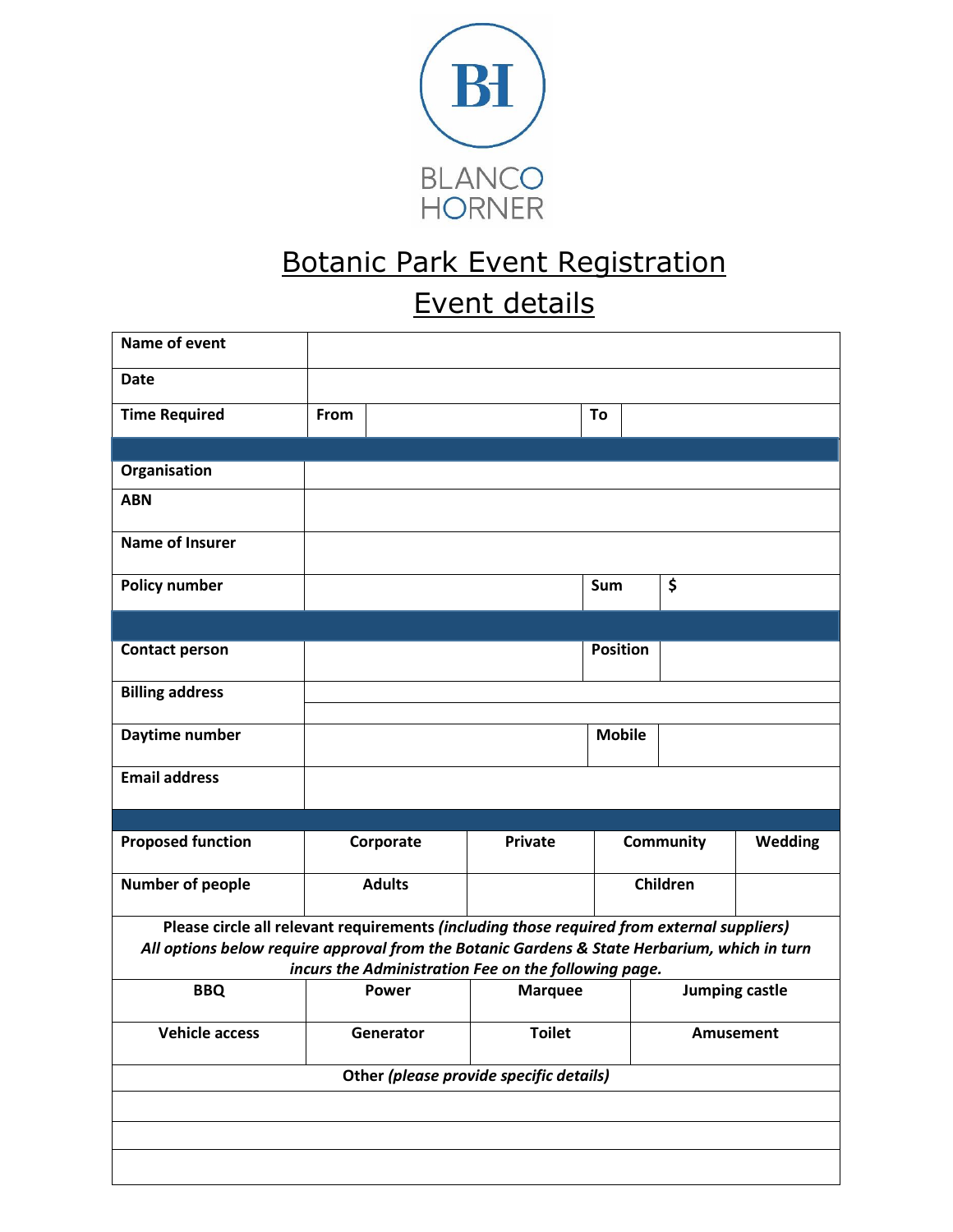Botanic Park is an extension of the Botanic Gardens of Adelaide and has the most magnificent collection of trees which are of major significance to the community of South Australia. The preservation of the park should always be top of mind when considering booking for your special event. There are a number of associated costs in managing Botanic Park, fees charged cover not only the management of the event but for the maintenance of Botanic Park for generations to come, please refer to the fee structure below when formulating costing for your event. Your event may require permissions from the board of the Botanic Gardens. A minimum 21 days is required to process any required items\*.

**Mandatory Booking Fee:** A \$100.00 booking fee will be charged for all bookings

**Site Fee:** First 50 people are free, then \$2 per person above 50

**Irrigation mark out Fee\*:** Wherever pegging is required for large infrastructure the underground irrigation system is to be avoided by the area being mapped

**Power Access Fee\*:** Power is available from two power boxes. 3 Phase is available

**Class grounds Facilities Fee:** Should you require to utilise the Botanic Gardens facilities along plane tree drive a cleaning and restocking fee is applicable to all bookings

**Vehicle Access Permit Fee\*:** Where registered vehicles require access to Botanic Park a permit is required. Please ask a Blanco Horner Hospitality Management Venue and Events Coordinator for a permit application form. All Vehicle access permits require a minimum of 14 days to process

**Event Management Staff Fee\*:** If you need to have vehicle access on Botanic Park, use of the power supply or require pegging of marquees/jumping castles, you will require to have a Blanco Horner Hospitality Management staff member to be present from beginning of set-up, through the duration of the function and to complete pack-down. Blanco Horner Hospitality Management member is \$45.00 per hour for week days and \$50.00 per hour for weekends, minimum of 3 hours. Larger sized events may require more than one staff member.

**After Hours Event Management Fee:** Will require a Blanco Horner Hospitality Management staff member to be present of \$45.00 per hour and 2 Adelaide Botanic Garden horticultural staff members who are required to be present after hours for the duration of the event which are \$65.00 per hour. Minimum of 3 hours.

**Administration Fee:** An administration fee will be charged when approval is required from the Botanic Gardens of South Australia and the Department of Environment, Water and Natural Resources. Any of the above requirements, marked with an  $*$  requires approval. Approval will be sought out through a minute applied by the Venue and Events Manager.

| <b>FEE STRUCTURE</b>           |                                                  |          |  |  |  |
|--------------------------------|--------------------------------------------------|----------|--|--|--|
| <b>Mandatory Booking Fee</b>   | \$100 includes first 50 people                   | \$100.00 |  |  |  |
| <b>Additional people</b>       | \$2 per person (anything above 50 pax)           |          |  |  |  |
| Irrigation mark out*           | \$200 per garden                                 | \$       |  |  |  |
| Power access*                  | \$50 per box                                     | \$       |  |  |  |
| <b>Class ground facilities</b> | \$110                                            | S        |  |  |  |
| Vehicle access permits*        | \$20 per permit                                  |          |  |  |  |
| Event management staff*        | \$45 per hour weekdays OR \$50 per hour weekends |          |  |  |  |
| Horticultural staff*           | \$65 per hour                                    |          |  |  |  |
| <b>Administration Fee</b>      | \$100                                            |          |  |  |  |
| <b>Total</b>                   |                                                  |          |  |  |  |

Please note: Security charges may be applicable depending on your event requirements - TBA